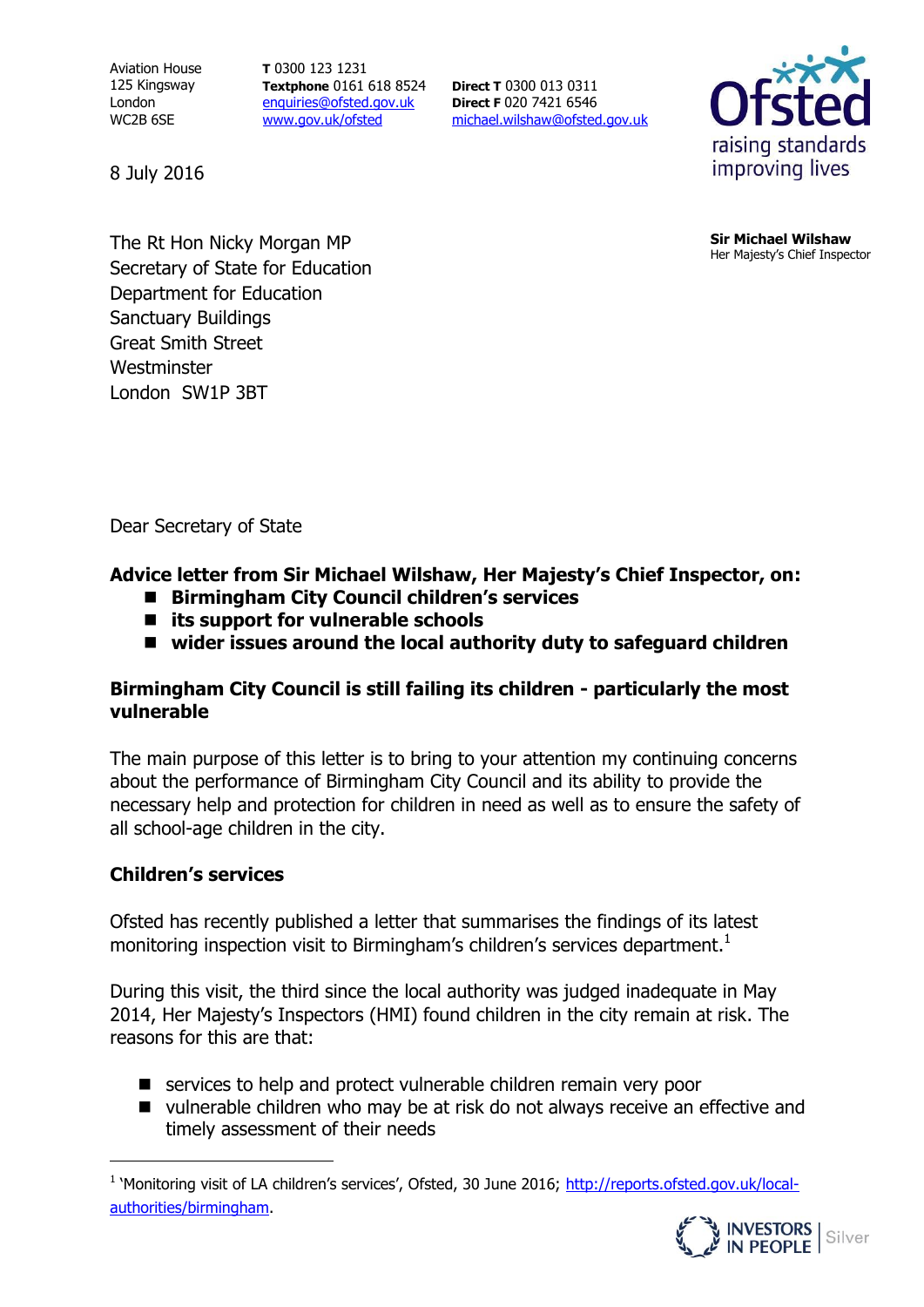

- $\blacksquare$  intervention thresholds are still unclear
- there is too much inconsistent and variable practice by children's social care professionals
- **P** processes for tracking the whereabouts of children missing from education are inadequate.

As you know, Birmingham's children's services department has failed seven Ofsted inspections over the last decade. Vulnerable children in the city have been inadequately protected throughout this period. Despite the appointment of a succession of commissioners to the city, there has been little tangible improvement to the overall quality of child protection services.

I have previously remarked that this long and shocking track record of inadequate provision represents a failure of corporate governance on a grand scale.

I regret to inform you that I have seen nothing in the intervening period to alter this view. Birmingham's political leaders, in my opinion, have consistently shown themselves to be incapable of delivering the urgent and sustained change required to improve the safety and well-being of the city's vulnerable children.

I note the recent announcement that the management of Birmingham's children's services will be handed over to an independent voluntary trust. I would urge you to ensure that this trust is, indeed, independent and not influenced by those in the local authority who have demonstrated such incompetence over many years.

### **Safeguarding in schools**

Our monitoring inspection also focused on the local authority's oversight of safeguarding arrangements in the city's schools and its response to children missing from education.

HMI found that the strategic leadership of safeguarding children in Birmingham's schools is weak and lacks sufficient rigour. The different teams with responsibilities for safeguarding children in schools are not working together effectively.

Inspectors also found that staff are too slow in checking the whereabouts of children missing from education. Too few children are traced and those who remain missing are simply being removed from the council's records. Between September 2015 and January 2016, the council removed 253 children from their list of missing children without locating their whereabouts.

We also found that checks made on children whose parents have elected for them to be educated at home are not rigorous enough. Home visits by council staff focus on educational provision and do not give sufficient attention to safeguarding issues.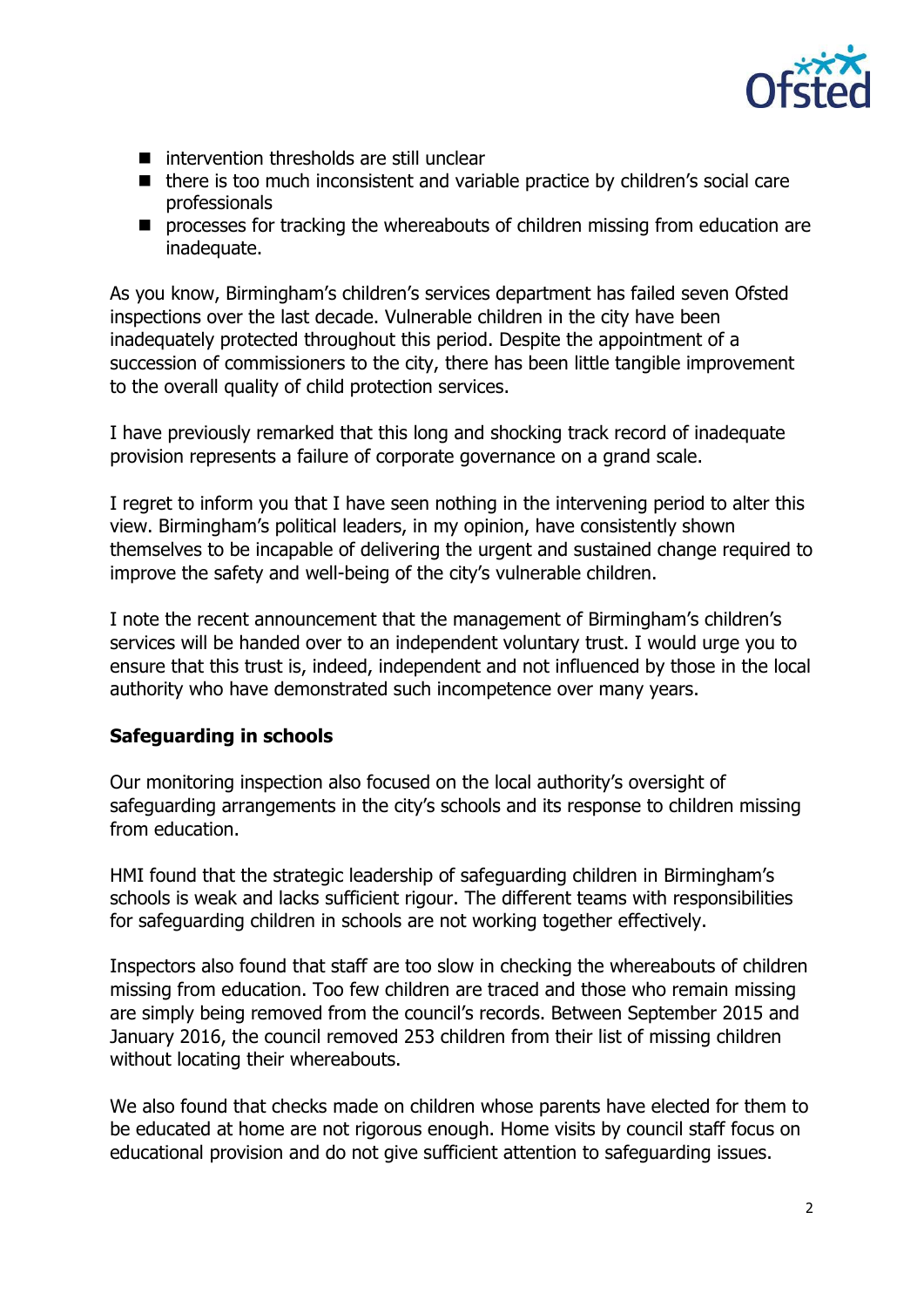

These findings very much reinforce the concerns expressed to me by headteachers and others in my visits to Birmingham over the last few months.

#### **The situation in schools in the east of Birmingham**

It is now two years since I wrote to your predecessor following our inspections of 21 academies and maintained schools in Birmingham. In my letter, I stated that the local authority had failed in its responsibility to support schools in their efforts to keep pupils safe from the potential risks of radicalisation and extremism.

The schools that were placed in special measures as a result of Ofsted's findings have undergone changes of leadership and governance in the intervening period and are now generally improving.

Two of the schools at the centre of the so-called 'Trojan Horse' episode have been upgraded from inadequate to good in their recent re-inspections.

In keeping with my pledge that Ofsted would stay close to these schools and support and monitor their progress, I have made a number of visits to the city. These include four this calendar year to meet with senior leaders from a number of the schools involved, as well as with council officers, elected members, officers from the West Midlands Police and my own inspectors.

As a result of these discussions, I am quite clear that, although many of these schools have improved and children are now much safer, the situation remains fragile. While the overwhelming majority of parents support the changes that have taken place over the past two years, there are a minority of people in the community who are still intent on destabilising these schools.

In one particular meeting I held with a group of heads, it was distressing to hear how isolated and vulnerable many of them said they felt. One remarked that this was the first time that anyone had arranged for them to meet together as a group to discuss issues of common concern.

This lack of coordinated support meant that, in their view, the good practice developed by some schools to counter radicalisation and extremism was not being disseminated effectively to others.

These headteachers are working hard in often difficult circumstances to provide the strong leadership necessary to keep their schools on track. However, it was commonly recognised by members of the group that the culture of fear that I identified two years ago had not gone away. One headteacher said that, "the problem has gone underground, but it is definitely still there". Other headteachers spoke of overt intimidation from some elements within the local community.

During our meeting, they outlined the scale and nature of the challenges they face – including organised resistance to the personal, social and health education (PSHE)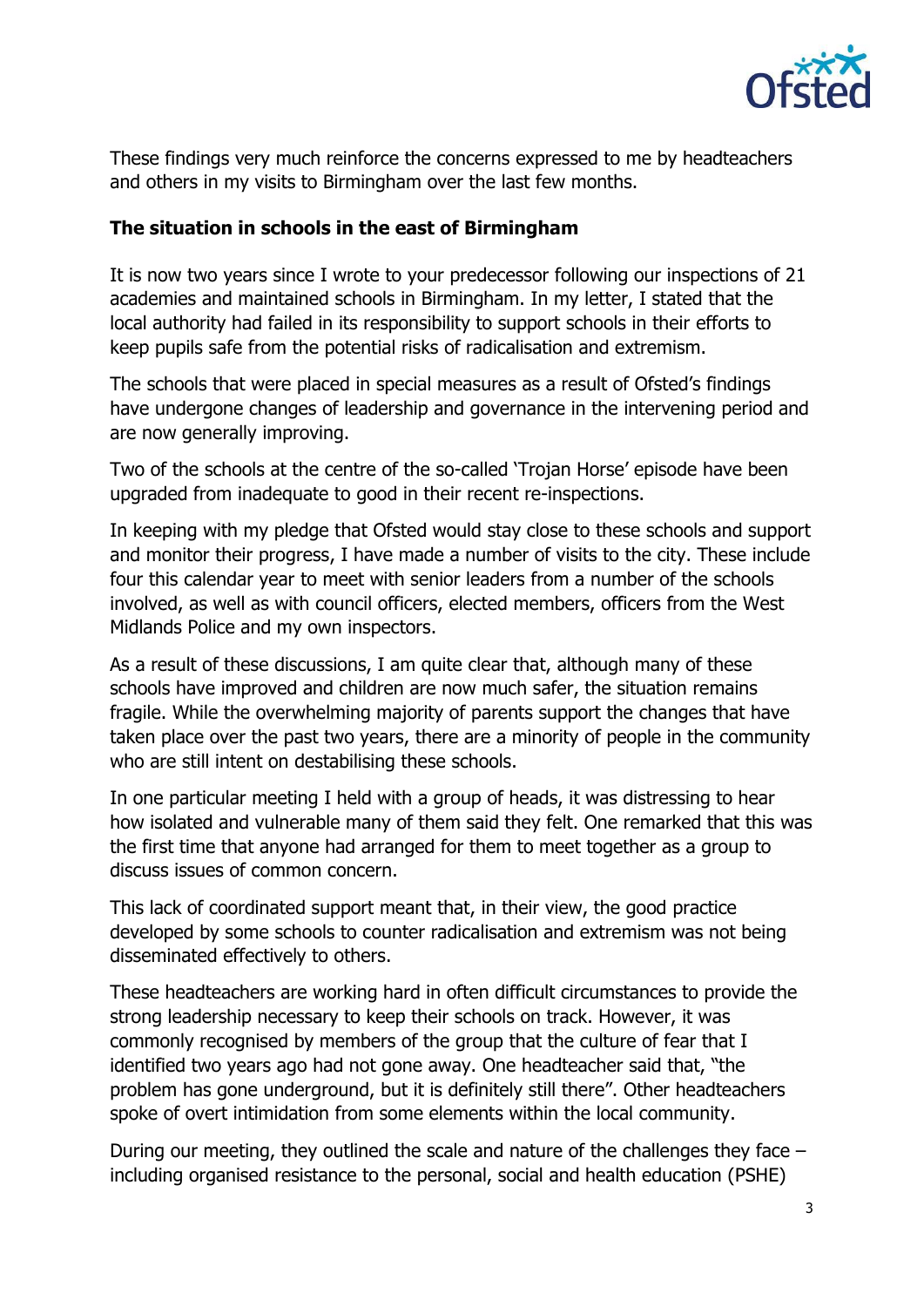

curriculum and the promotion of equality, as well as derogatory comments posted on social media and continual pressure from some parents to change the schools' curriculum and staffing.

A number of school leaders said that they felt unsupported by the local authority in confronting these challenges.

# **The local authority duty to safeguard children is not being discharged adequately by some councils in England**

Some of the serious shortcomings I have outlined above are not confined to Birmingham City Council. I remain worried about the capacity of a number of councils to address the particular risks that pertain to their local populations and to ensure the safety of **all** children in their area, irrespective of the type of education they are receiving.

In previous advice letters, I have highlighted the potential risks to those children who are being educated at home or in unregistered schools, as well as those attending some independent faith schools. I have also identified issues around the ineffective tracking by some local authorities of pupils who are taken out of mainstream schools at points other than the usual transition dates.

I have recently visited both Bradford and Luton to learn more about the level and quality of safeguarding in these areas. In Bradford, I was accompanied by Louise Casey, who, as you know, is leading a government review into opportunity and integration in some of our most isolated communities.

From my meetings with senior officials and elected councillors from both local authorities, it was clear that much more needs to be done to ensure that the possible risks to certain groups of children are fully understood and acted on. We found a number of troubling gaps in their knowledge relating to:

- how all schools, and independent schools in particular, were discharging their 'Prevent' duties
- $\blacksquare$  the monitoring of children who were being home-educated
- the number of children who may be attending unregistered schools
- the whereabouts of pupils who have been removed from school rolls in year.

Last year, your department published a revised version of 'Working together to safeguard children'. The very first line of this clarifies the primacy of the role of local authorities in safeguarding children.

'Local authorities have overarching responsibility for safeguarding and promoting the welfare of all children and young people in their area.'